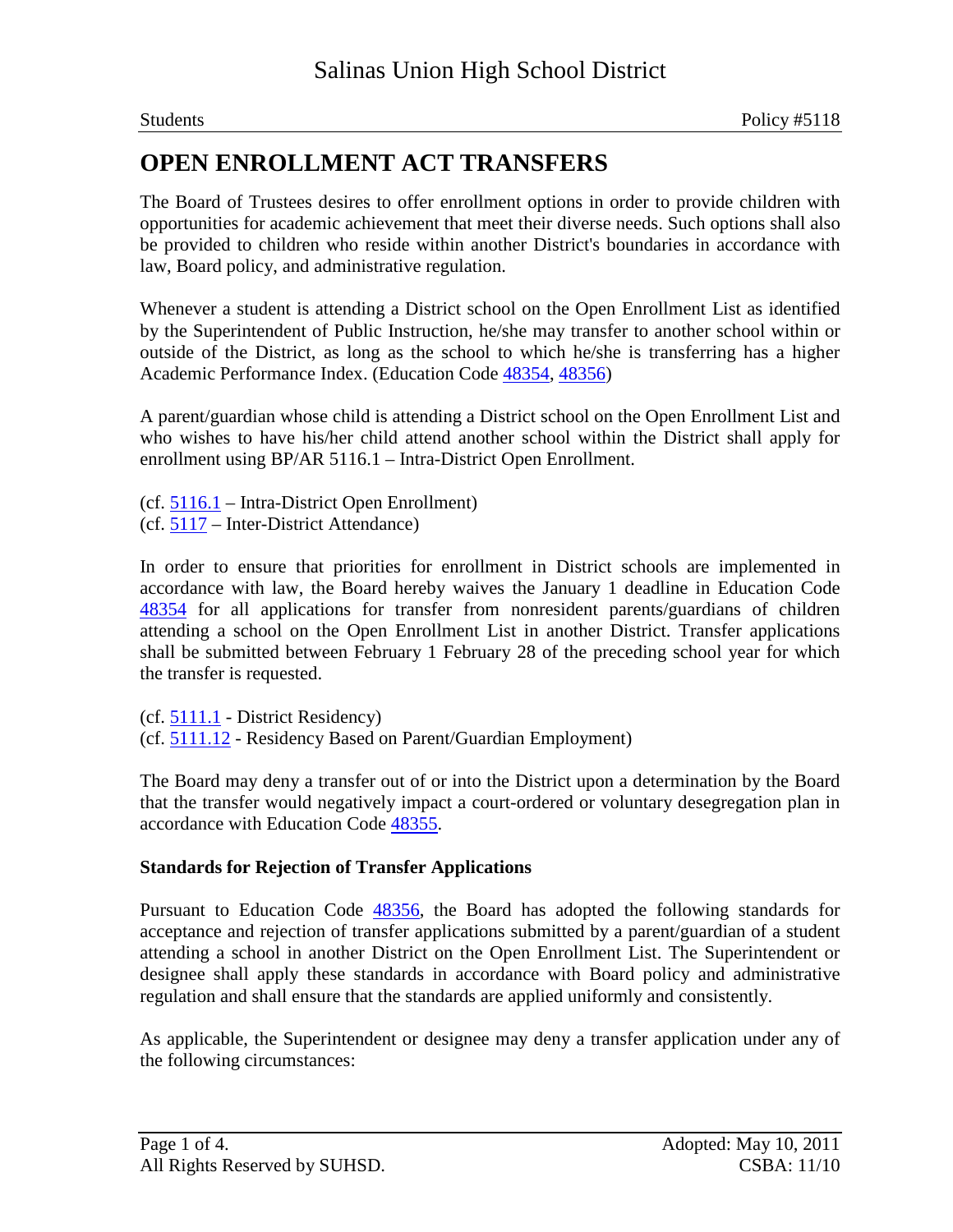- 1. Upon a determination that approval of the transfer application would negatively impact the capacity of a program, class, grade level, or school building, including:
	- a. The class or grade level exceeding the District's limits pursuant to the state Class Size Reduction Program or the Morgan/Hart Class Size Reduction Program for Grades 9- 12
	- b. The site, classroom, or program exceeding the maximum student-teacher ratio specified in the District's collective bargaining agreement
	- c. The site or classroom exceeding the physical capacity of the facility pursuant to the District's facilities master plan or other facility planning document
	- d. The class or grade level exceeding capacity pursuant items #a-#c above in subsequent years as the student advances to other grade levels at the school
- (cf. 6151 Class Size)
- (cf. 7110 Facilities Master Plan)
- 2. Upon a determination that approval of the transfer application would have an adverse financial impact on the District, including:
	- a. The hiring of additional certificated or classified staff
	- b. The operation of additional classrooms or instructional facilities
	- c. Expenses incurred by the District that would not be covered by the apportionment of funds received from the state resulting in a reduction of the resources available to resident students

### **Appeal Process for Denials of Transfer Applications**

A parent/guardian may appeal the District's denial of a transfer application to the Board by filing a written request of appeal with the Superintendent or designee within 10 days of the receipt of the written notification of denial. In addition, a parent/guardian who believes he/she has been subject to discrimination may file an appeal using the District's Uniform Complaint Procedures.

### (cf. 1312.3 - Uniform Complaint Procedures)

The Board shall schedule an appeal hearing as soon as practicable at a regular or special meeting of the Board. At the hearing, the parent/guardian shall have the right to present oral or written evidence, rebut District evidence, and question any District witnesses. Unless the parent/guardian requests that the hearing be held in open session, the hearing shall be held in closed session in order to protect the privacy of students in accordance with law.

(cf. 9321- Closed Session Purposes and Agendas)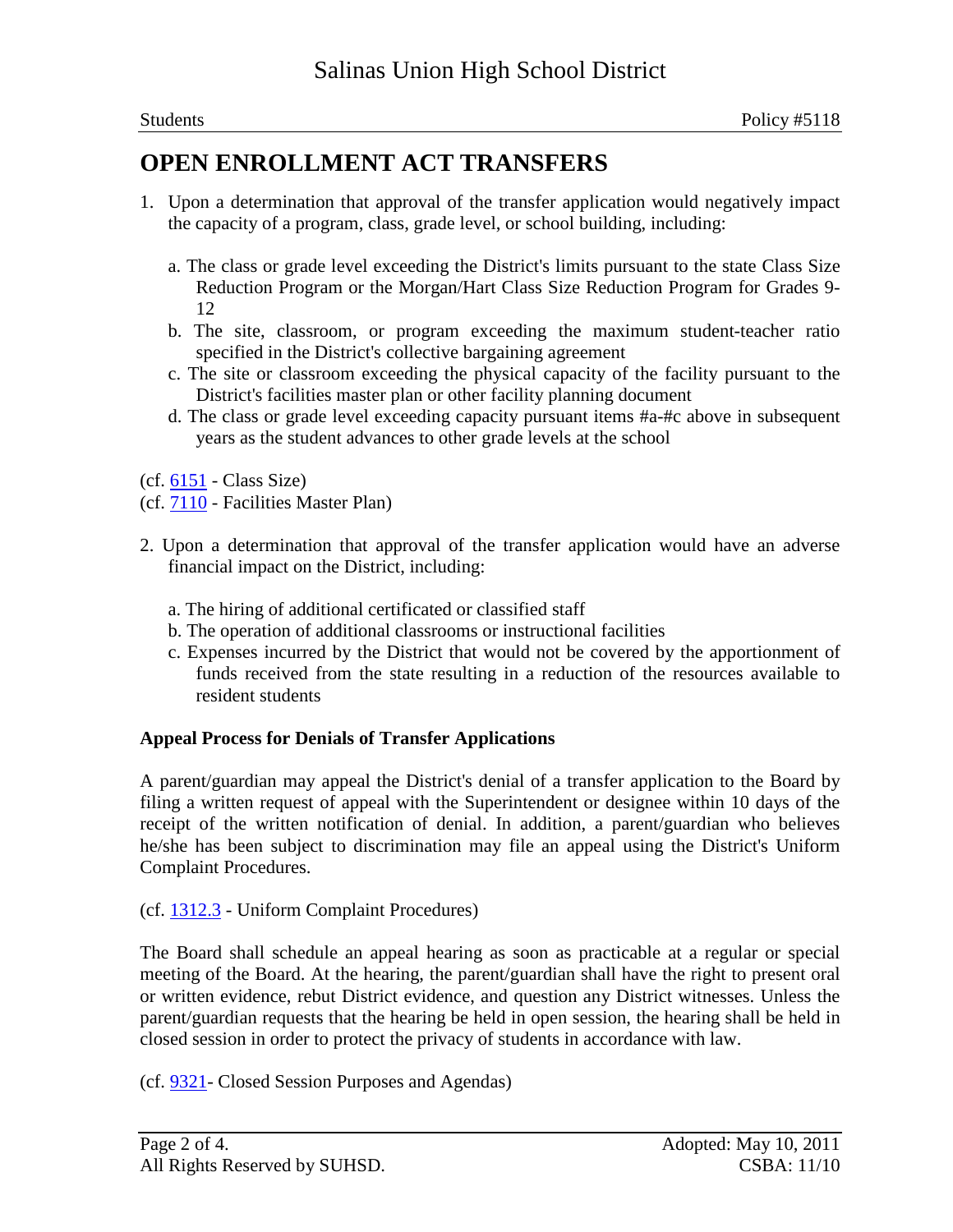The Board shall make its decision by the next regularly scheduled meeting and shall send its decision to all concerned parties. The Board's decision shall be final.

#### **Program Evaluation**

The Superintendent or designee shall collect data regarding the number of students who transfer out of the District pursuant to the Open Enrollment Act. He/she also shall collect data regarding the number of students who apply to transfer into the District, the number of requests granted, denied, or withdrawn, and the District schools and programs receiving applications.

When the Superintendent or designee anticipates that a particular school will receive a large number of transfer applications, he/she shall study the enrollment pattern at that school in order to anticipate future resident enrollment at the school and at the District schools into which those students would normally matriculate.

The Superintendent or designee shall regularly report to the Board regarding the implementation of this program.

Legal Reference: EDUCATION CODE 200 Prohibition of discrimination 35160.5 District policies, rules, and regulations 46600-46611 InterDistrict attendance agreements 48200 Compulsory attendance 48204 Residency requirements for school attendance 48300-48316 Student attendance alternatives, school District of choice program 48350-48361 Open Enrollment Act 48915 Expulsion; particular circumstances 48915.1 Expelled individuals: enrollment in another District 52317 Regional Occupational Center/Program, enrollment of students, interDistrict attendance FAMILY CODE 6500-6552 Caregivers UNITED STATES CODE, TITLE 20 6316 Transfers from program improvement schools CODE OF REGULATIONS, TITLE 5 4700-4703 Open Enrollment Act CODE OF FEDERAL REGULATIONS, TITLE 34 200.36 Dissemination of information 200.37 Notice of program improvement status, option to transfer